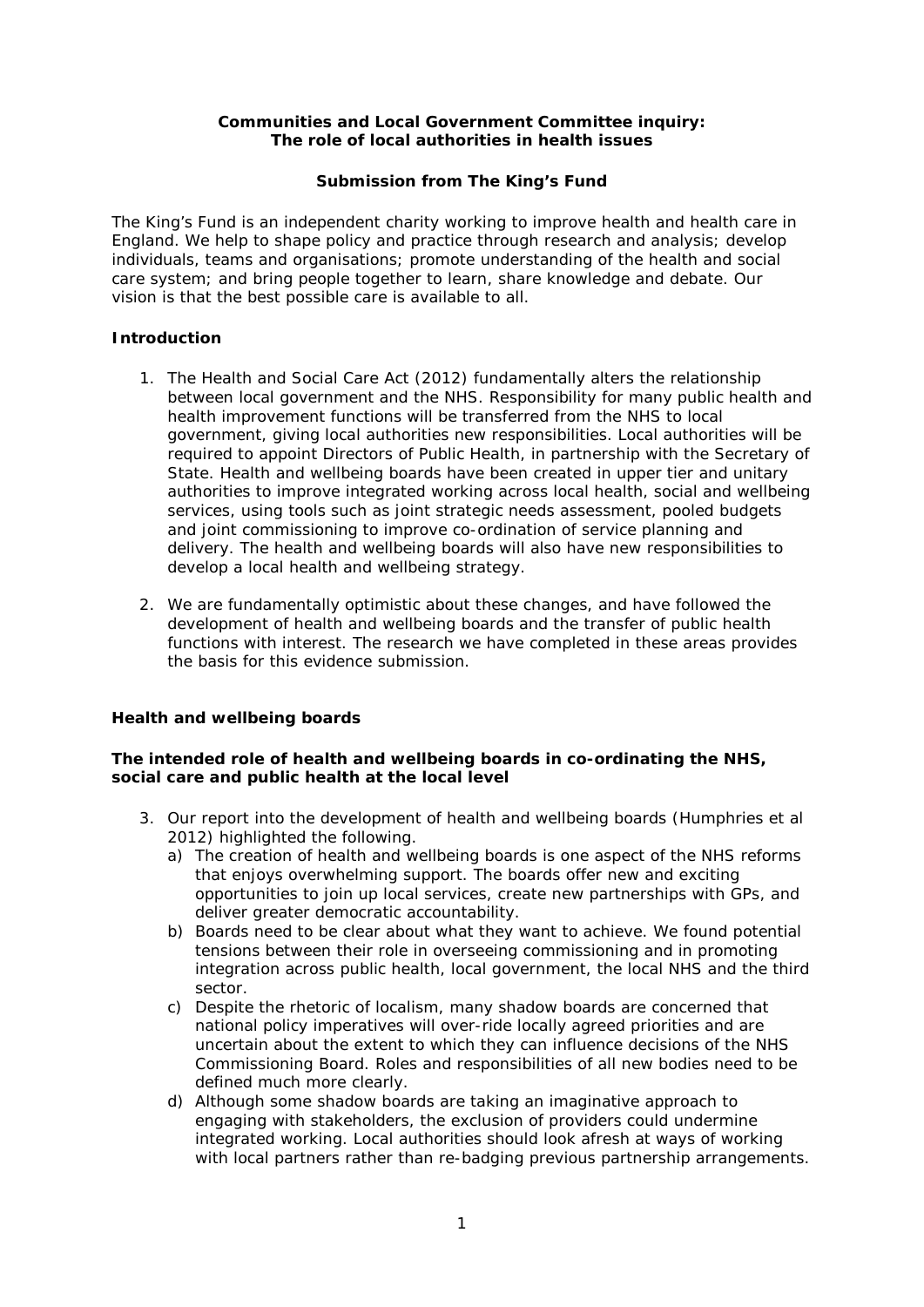- e) Our view is that the creation of health and wellbeing boards will not automatically remove many of the barriers to effective joined-up care. For boards to succeed, a stronger national framework for integrated care is needed with a single outcomes framework to promote joint accountability.
- f) The discretion given to local authorities in setting up boards means that different approaches will emerge, and some will be more effective than others. Capturing and sharing lessons learned from shadow boards will be vital to avoid simply adding a further layer of unacceptable variation to the system.
- g) Our findings suggest that the biggest challenge facing the new boards is whether they can deliver strong, credible and shared leadership across local organisational boundaries. Unprecedented financial pressures, rising demand, and complex organisational change will severely test their political leadership. Board members need time and resources to develop their skills and relationships with other stakeholders.
- 4. *Health and wellbeing boards have great potential to bring together local agencies to work in integrated ways. However, it is important to remember that these partnerships are new, and they will need time to develop into successful strategic bodies. An assessment will also be needed on whether boards have the levers they need to fulfil their principal roles effectively.*

### **Barriers to integration, including issues in multi-tier areas**

- 5. Legal powers for joint commissioning and pooled budgets have existed for some time but few local authorities have used them. There are many examples of poorly executed commissioning in health and social care, and the current skills gap in commissioning remains a challenge for many local areas as the reforms begin to be implemented (The King's Fund 2011a). Different commissioning cycles also exist for local authorities and the NHS – they will need to be reconciled where possible, to enable health and wellbeing boards to drive joint commissioning forward.
- 6. The use of pooled budgets is another means of aligning resources, but currently these represent less than 5 per cent of total NHS and social care expenditure (Audit Commission 2009a). However, adult social care commissioning actually contributes around 25 per cent of its budget towards these joint arrangements, whereas the NHS invests a lot less. The imbalance in investment between social care and health in joint commissioning presents a bigger challenge than the overall total investment is small.
- 7. There are lessons for health and wellbeing boards from the history of local partnership arrangements. Joint consultative committees and joint care planning teams, and, more recently, local strategic partnerships have achieved mixed results in delivering jointly planned services. A recent review of the experience of local strategic partnerships also offers some relevant insights for health and wellbeing boards, namely that:
	- a) important lessons can be learned from other local strategic partnerships despite their unique features
	- b) they must seek to influence partners' mainstream spending and activity despite not having control of the resources
	- c) there is a need to develop strong cultures to achieve shared goals
	- d) there are greater challenges for partnership arrangements in multi-tier areas than for those in single tiers; despite the fact that they are voluntary,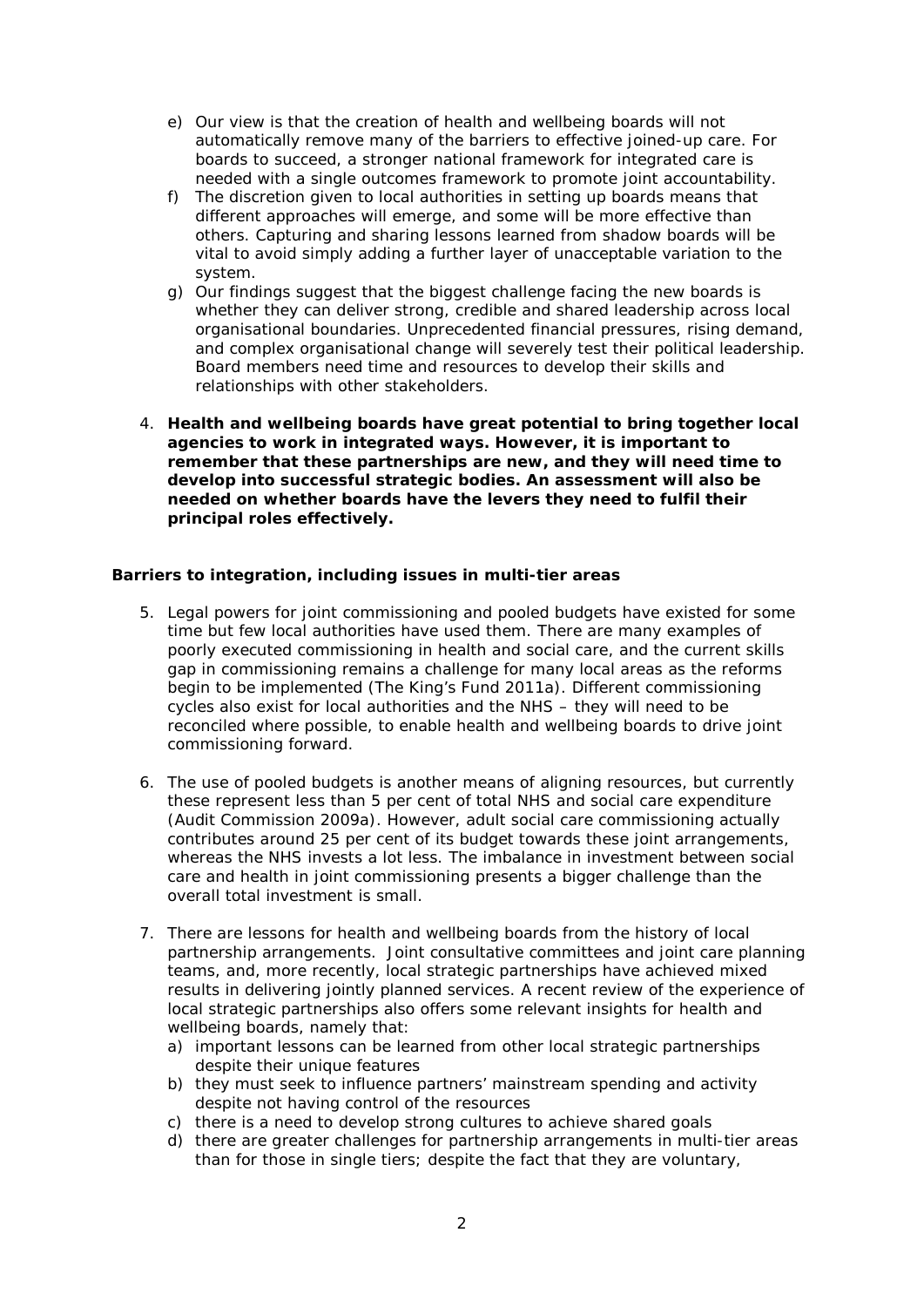unincorporated associations, they must recognise their strategic, executive and operational roles (Audit Commission 2009b).

- 8. Scotland's community health partnerships, which were established to integrate health and social care services and to shift provision from acute care into the community, have also recently been hindered by persistent siloed management of resources, staff and information (Audit Scotland 2011).
- 9. More broadly, our joint report with the Nuffield Trust published in January this year outlined a number of priorities for action and barriers to developing integrated care at a national level (Goodwin *et al* 2012). Little progress has been made in addressing these; there is a risk that momentum is lost during the transition as the government's reforms are implemented and that integrated care is not given sufficient priority. The social care White Paper outlined a number of proposals that will form the basis of an integrated care delivery plan due to be published by the Department in the coming months. This provides an opportunity to generate momentum – it should be the catalyst in moving integrated care from a subject for policy debate to making it happen at scale and pace across the country.
- 10. *Health and wellbeing boards will need to explore a range of ways to develop a more integrated approach to commissioning and the use of resources across organisational boundaries. The Committee should consider whether boards will have all of the levers and support they need to pursue integration effectively, in light of the evidence from previous arrangements about challenges in integrating resources across organisations.*

# **Public health**

## **The introduction of a public health role for councils**

- 11. The transfer of greater responsibility for public health to local authorities provides an opportunity to improve the co-ordination of public health with other local services. The closer proximity of health improvement teams to other local authority teams and effective relationships between them will be key to delivering good public health outcomes in addressing the wider determinants of health (The King's Fund 2011b).
- 12. However, it is important to realise that the NHS will continue to play a huge role in public health (only around £2 billion of roughly £5 billion funding for public health will be in the hands of local authorities, the rest will lie with the NHS through the NHS Commissioning Board and Public Health England). It is of paramount importance that existing and future services that rely on collaboration between local authorities and the NHS (such as sexual health services) are not fragmented by the move to local government.
- 13. The move must also not isolate the skills and expertise that a large number of public health specialists have in clinical care and clinical service design. The support and intelligence that public health teams can offer to both clinical commissioning groups and local authorities will need to be carefully managed and resourced if it is to deliver the intended benefits. The right balance needs to be struck between ensuring that clinical commissioning groups don't over-rely on public health teams to deal with public health issues and health inequalities, and making sure that clinical commissioning groups don't break away from local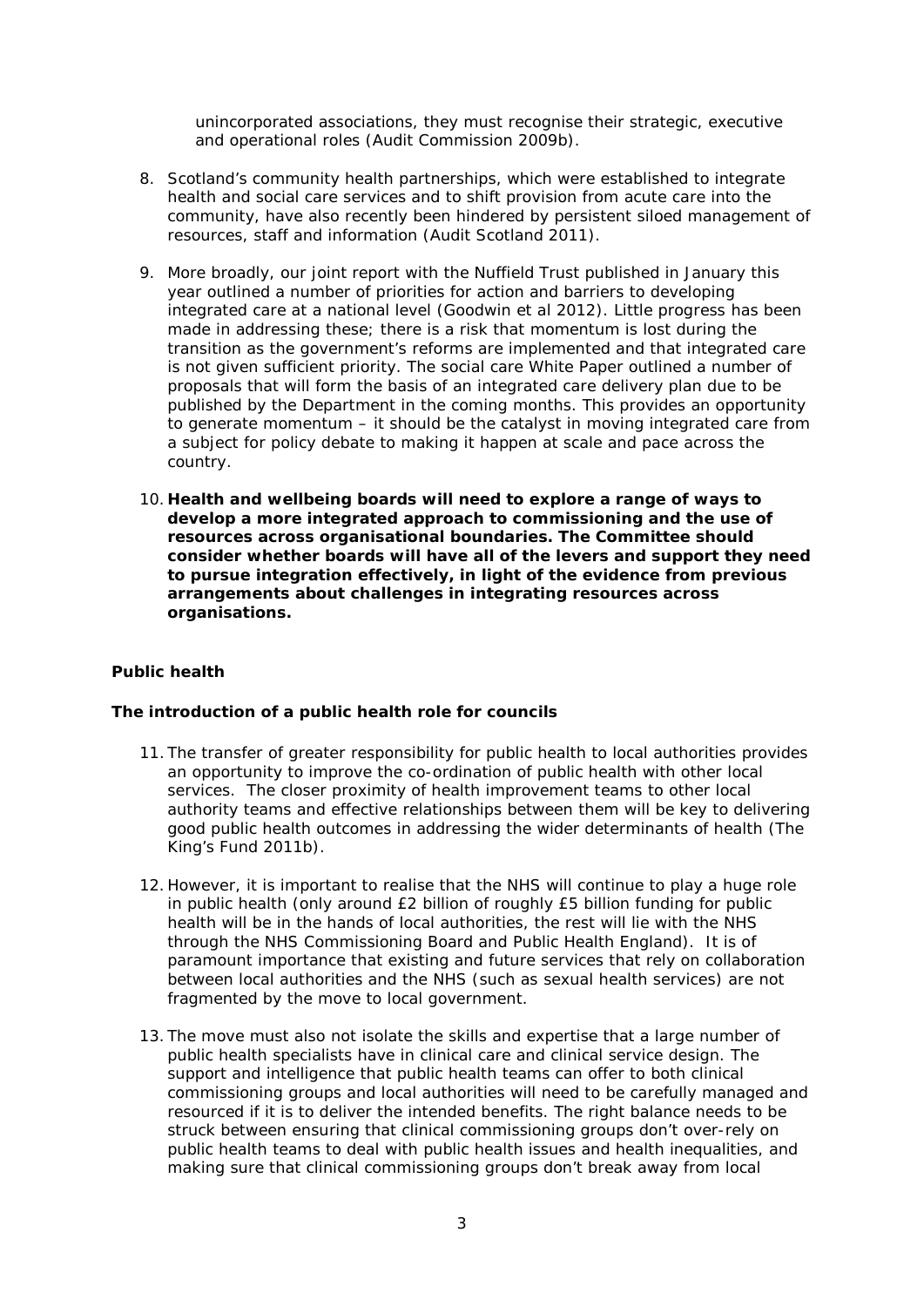public health teams and duplicate their own public health functions internally, or fail to collaborate with their local authority partners.

14.*While it is important that clinical commissioning groups benefit from the expertise of public health teams in local authorities, they should not become dependent on them. Clinical commissioning groups should be discouraged from seeing public health simply as a bought-in service, rather than as a core part of their own population responsibilities. Monitoring the development of these local relationships will be important, to ensure that those responsible for public health and the NHS collaborate and share responsibilities proportionately.*

#### **The financial arrangements underpinning local authorities' responsibilities**

- 15.Ring-fencing the public health budget should be a decision taken after the system has been designed, not taken beforehand as it seems to have been done. Ringfencing is most appropriate in a system that requires specific services to be delivered; a system more focused on outcomes, strong accountability and innovation is less suited to ring-fencing. The rhetoric around public health reform, and certainly on the role of local authorities, has been focused on the latter. Over time, the ring-fencing debate will need to be revisited.
- 16. The Department has not to our knowledge estimated how much in total *should*  be spent on public health. However, it has prescribed some mandatory functions to the sector. Arguably, there should be a bottom-up assessment of how much a specified service should cost and it should then be resourced accordingly. There is no guarantee that the existing overall pot of £2 billion is adequate to deliver the specific services required and the broader responsibilities designated to public health.
- 17. The Department has, however, decided to allocate funds through a 'needs formula' based on each area's standardised mortality rate in the under 75s. In the long term, such an approach is reasonable in terms of fairness based on the *national* distribution of need – although there will inevitably be lots of debate about the specific measure chosen, and about how different levels of standardised mortality rates relate to different levels of funding.
- 18. However, in the short term, the critical decision is how fast to move towards the new arrangements. Funds are not currently allocated according to where the formula suggests they should be, because PCTs have previously made their own decisions about resourcing public health via larger NHS budgets. Moving to the formula quickly could lead to areas that have invested in public health in the past receiving less than they have had previously, and those who have under-invested receiving windfall gains, which would clearly be unfair. On the other hand, not moving to the formula quickly is also unfair from a different perspective, ie, the distribution of needs in the overall population. Getting this balance right will not be easy, particularly as no increase is expected in overall public health budgets.
- 19. Finally, the evidence of securing better outcomes and value for money from the Total Place initiative was relatively underdeveloped, but did show promising improvements for local populations (Humphries and Gregory 2010). The continued focus on place-based service planning and delivery through the community budgets pilots offers a real opportunity to use money more flexibly across services to improve outcomes for patients and populations.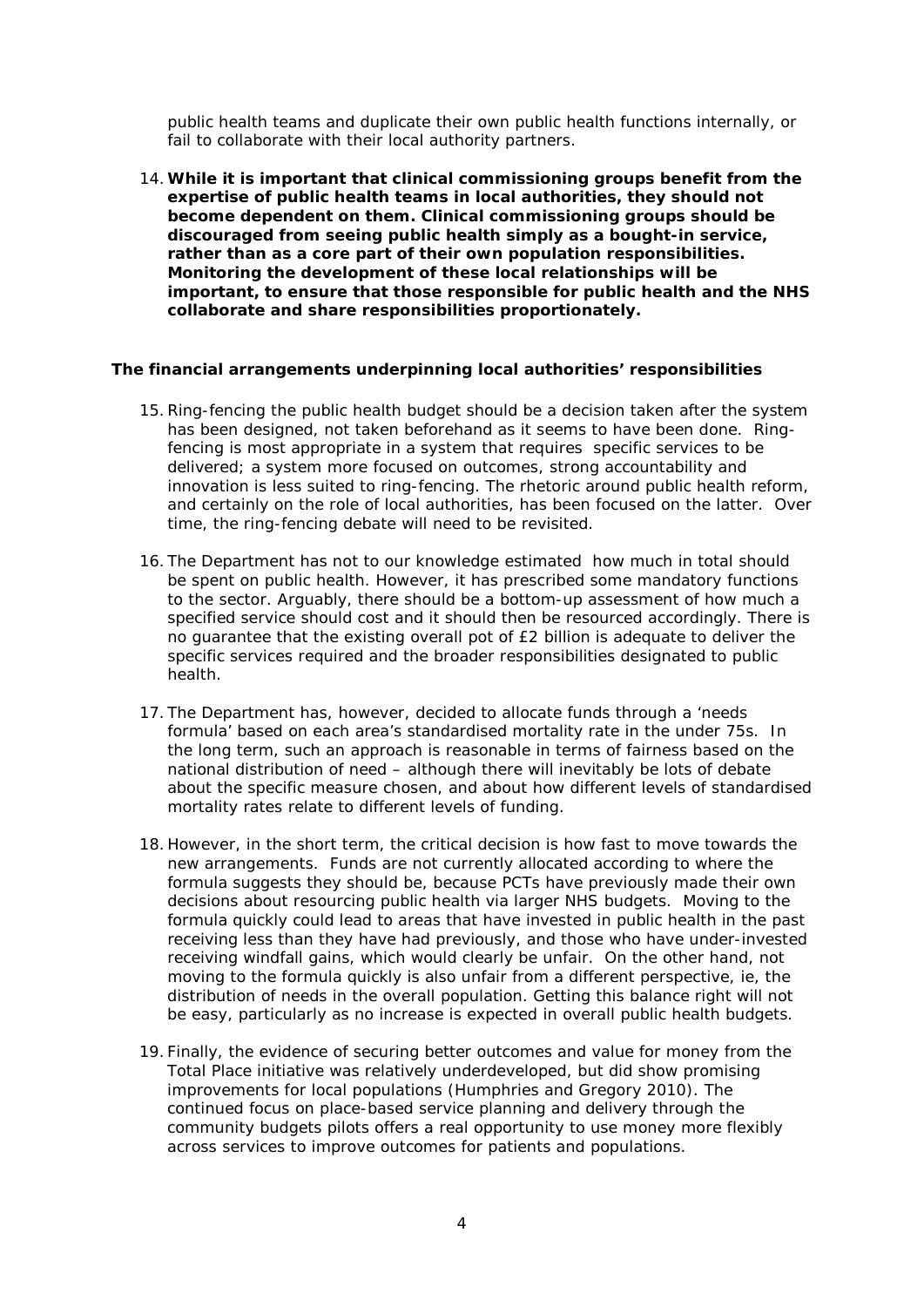- 20.*The government needs to be much clearer on how much funding is required for public health in total. At the moment, there is no sign it has undertaken such an assessment. Without this, even if it manages to design a perfect allocation formula for distributing that total to local authorities, there is no guarantee local authorities will be able to deliver the appropriate services to fulfil their responsibilities.*
- 21. *Public health should be a central partner in driving forward place-based initiatives, as it should help to focus attention across local services on health prevention and health inequalities. However, there will be significant challenges facing areas as they develop these approaches, not least because it will require significant cultural change in ways of working to break down current organisational boundaries.*

### **How the impact of the new arrangements can be measured**

- 22. We welcomed the development of the public health outcomes framework. This has bought much-needed clarity on the outcomes that the public health system is expected to deliver. However, there is much less clarity on where the accountability for meeting these public health outcomes lies in the new system. While there are plans for sector-led improvement, accountability for poor performance – for instance, on high-level outcomes such as life expectancy – remains worryingly weak, and constitutes one of the greatest risks to the success of the reforms.
- 23. In addition, a lot of emphasis is being placed on the power of the incentive payment for good outcomes (to be introduced in 2015/16), which will reward for progress against specific public health indicators to drive success. However, there appears to be very little consideration of what system will be in place to penalise poor performance and/or failure in the delivery of these indicators.

## 24. *Public Health England will need to be transparent about the consequences of poor performance against public health indicators.*

- 25. The Department has also recently consulted on the arrangements for local authority scrutiny in improving the process of reconfigurations of local health services. The Department has taken on board the recommendations from our briefing on reconfiguring hospital services (Imison 2011) – to ensure local authorities take account of financial issues when considering reconfiguration plans, and for the timescales for local decision-making to be regulated.
- 26. The consultation also proposed that the full council of the local authority had to approve referrals to the Secretary of State. However, the use of a separate local health scrutiny function within local authorities allows for necessary impartiality in the decision-making process. Forcing collective decision-making between the full council and the scrutiny committee is unlikely to be helpful – if anything it is likely to disempower both groups.
- 27. Further, the proposal for the NHS Commissioning Board to act as an intermediary body for referrals about some service reconfigurations before they reach the Secretary of State poses conflicts of interest that we think should be avoided. The Board will more than likely have approved reconfiguration plans with clinical commissioning groups before these plans are escalated. It is therefore unlikely that they will be able to remain impartial in their decision to refer plans to the Secretary of State.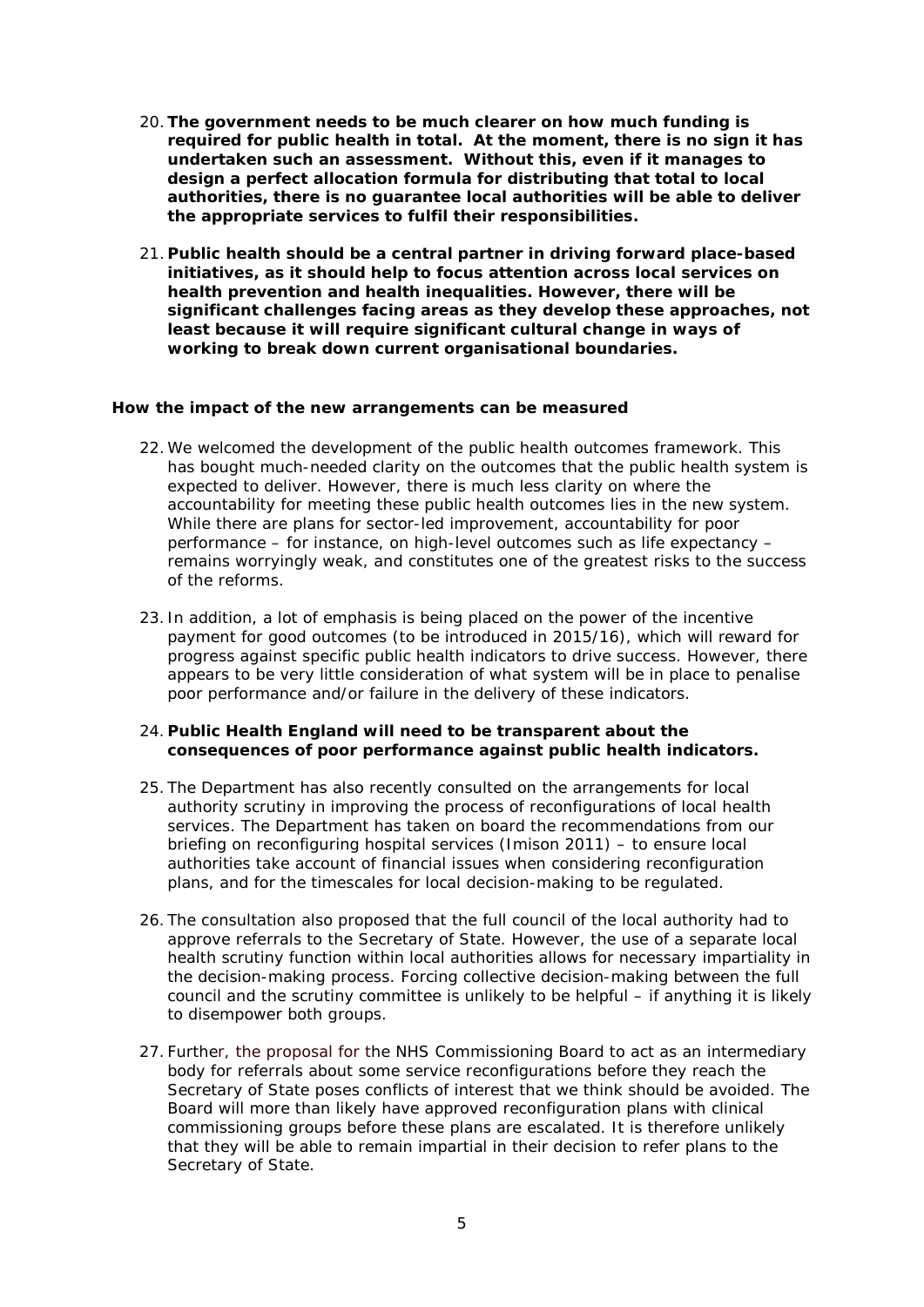- 28. There is an alternative role that clinical senates and clinical networks, as hosted by the NHS Commissioning Board, could fulfil that could add significant value to the overview and scrutiny process. Local authorities need technical skills, support and capacity in order to perform their overview and scrutiny functions well, rather than simply as an exercise in the process (The Kings Fund 2012).
- 29.*To improve on what is currently in place, a system of peer arrangements should be established and overseen by the clinical networks and senates, in which the overview and scrutiny committee of a local authority in one area dealing with a particular issue provides advice and support to another. This would mirror the arrangements for services such as cancer, where peer networks have made notable gains in improving the quality of cancer services. The proposal to refer reconfiguration plans for approval from the full council should also be dropped, to avoid disempowering both groups.*

### **How all local authorities can promote better public health and ensure better health prevention with the link to sport and fitness, wellbeing, social care, housing and education**

- 30. The existence of the public health outcomes framework will help local authorities to take a strategic look across their responsibilities. However, our recent report on multiple behaviours (Buck and Frosini 2012) suggested that the government has to date primarily tackled unhealthy behaviours in silos (ie, producing separate strategies for obesity, smoking and alcohol that do not link to each other or to policies on health inequalities). We believe this is necessary but not sufficient in light of the findings in our report that unhealthy health behaviours co-occur and cluster in population groups, particularly in the most disadvantaged populations.
- 31. While there have been real improvements in public health in recent times, these have not been shared equally in the population, and inequalities in health behaviours have therefore widened. For example, we found that in 2003 people with the lowest levels of formal education were three times more likely to not adhere to government guidelines on all four chief unhealthy behaviours (smoking, alcohol, diet and physical activity); by 2008 they were five times more likely to not adhere to the guidelines.
- 32. *Behaviour change policy and practice need to be approached in a more integrated and focused manner with a core objective on reducing inequality that is based on individuals' experience of joint unhealthy behaviours, not simply on separate campaigns on each behaviour. Local authorities, with their greater knowledge of local communities – and their greater control over some of the economic and social conditions that shape behaviours – should be in a better position to do this than the NHS. This will be a key test for them as they take on their responsibilities.*